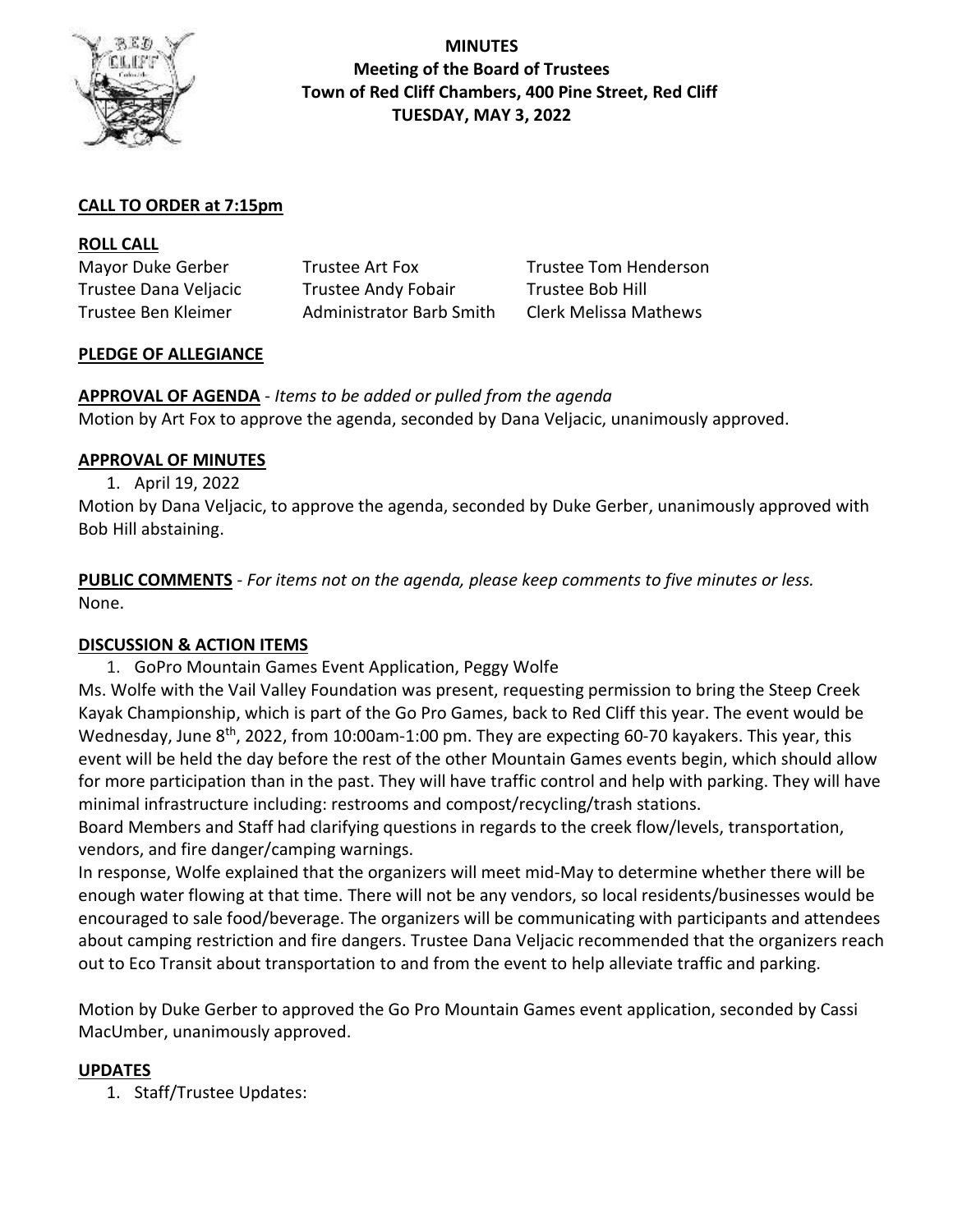Mayor, Duke Gerber:

- As one of the team leaders for the Highway Clean Up event, he ensured that the bags and vests were delivered to Town for the volunteers. By evening, a lot of clean-up had been done on Hwy 24, south of Town. Thank you to all volunteers.
- Gerber was interviewed about the Homestake Reservoir committee. This was in regards to the situation on Homestake and the potential Whitney Dam project. Gerber shared the Town's desires for the Homestake Valley. He will have an opportunity to review the article before it is published.

Administrator, Barb Smith:

- Our Town needs to re-assess our Mission Statement, as this often needed for grants. This hasn't been done for over 10 years. We will also need to revisit our Master Plan, which was previously done in 2006. This is essentially the first step in updating our Master Plan. These 'big picture' concepts are a big part of the role of the Board of Trustees. Handouts were given to all Trustees for them to begin brainstorming about the direction of this statement.
- In regards to maintenance tasks, the maintenance team (led by Lorenzo) are doing a very good job at managing these. The team is instructed to not take direction from residents, as they report to Lorenzo. Recently, the main issue brought to them is in regards to pot holes. This will get done once the streets get swept (hopefully in the next couple of weeks). They have also taken on additional tasks that were previously done by Admin and/or overlooked. The entire team is doing a great job.
- In regards to the administrative tasks, the office staff is working to transition in to the next few years. Melissa is doing all of the Clerk responsibilities, which are vast. As Barb moves towards retirement, the 'Administrator' tasks will need to be passed along and staff will need trained on these. The process has begun. We will be looking at adding a Deputy Clerk to the budget for one or two days a week next year.
- The Audit Presentation will likely be at the next Town meeting, or possibly at the first meeting in June.
- Met with the County Engineer, Ricky Davies, who has been doing the work to get the FEMA Grant to do rock scaling above High Road which is a multimillion-dollar project. Because one of the large rocks did fall recently, we met with an engineer who does this sort of work and he gave us a bid on the small area that has had some recent rocks fall and significant rock shifting. His bid came out to about \$20,000. High Road would have to be closed for about a week, during the work. CDOT is doing some rock scaling in our area this summer, and it would be ideal to do our portion at the same time and possibly share equipment costs. They asked how much money Red Cliff could contribute to this project. After explaining that we don't have funds earmarked for this type of project, he will ask the County for the full amount. Our maintenance team could do some in-kind work (such as flagging services) to help with the costs of the project.
- Linda Overcash, our bookkeeper/accountant, added in tracking of sick pay and PTO time to payroll, so this will now show on all employees pay stubs. This will be a big time-saver for administrative staff.
- We need a third bank signer. After discussion about the responsibilities of this, Dana Veljacic agreed to do so, relieving Ben Kleimer from this per his request.
- The CML Conference is in June. If any Board members want to attend any of the conference, let staff know and we will help you get registered.
- Will be meeting with NWCOGG, Nate Walowitz who was instrumental in helping us get our internet tower. Will also be meeting with another provider (alternative to Forethought, now Vero) to see what they have to offer. Our contract with Vero is coming to an end in the near future. Following this will be the Broadband Summit, including the Project THOR discussion which is the 'last mile' project for fiber. If we do stay with Vero, they are interested in updating the power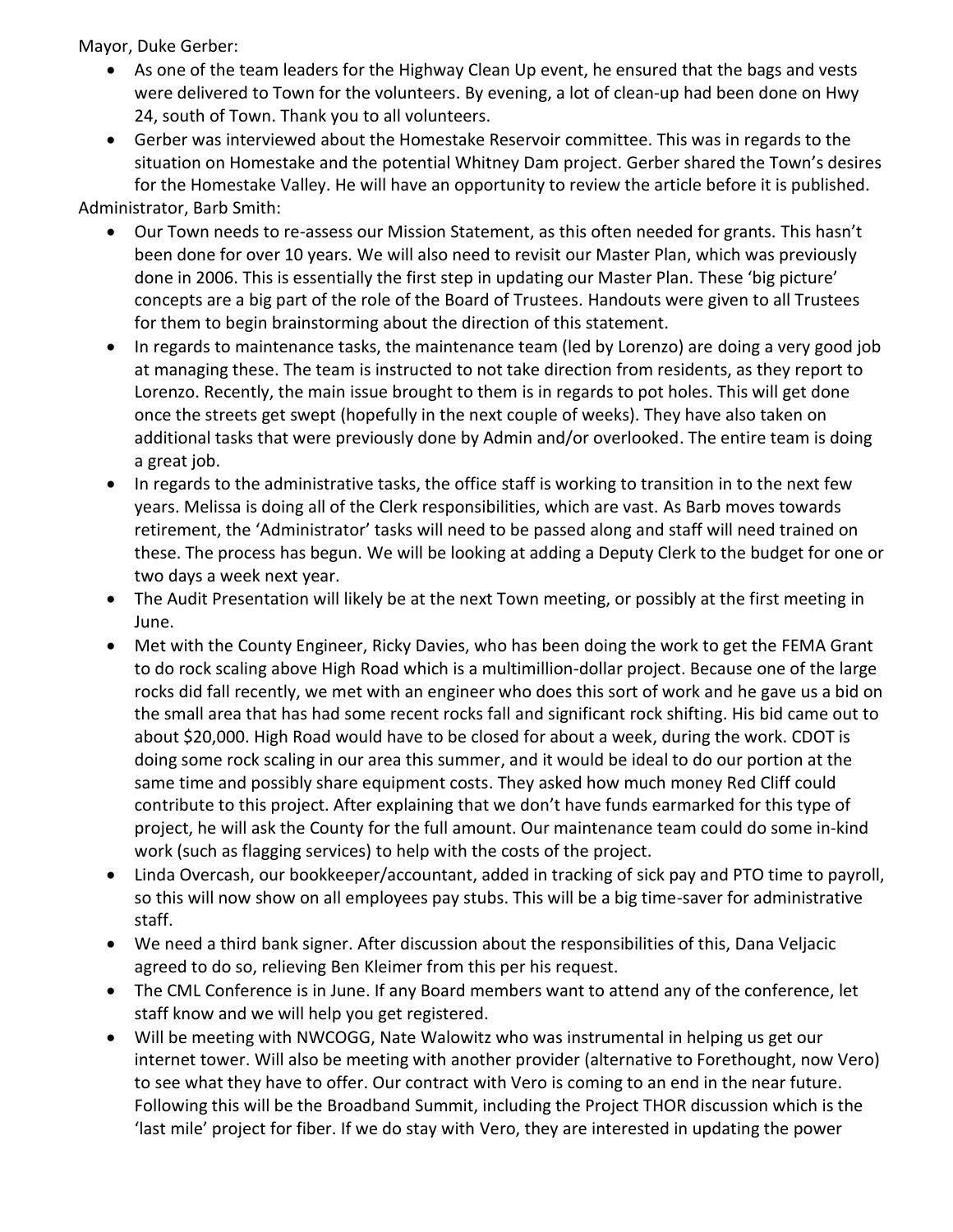system at the tower, which is something that we had discussed doing. This would likely include replacing the generator with solar.

• Xcel has alerted us of the continuation of the project which is bringing in a large power line that will end at Gilman. It doesn't have much impact on Red Cliff; however, the documents and plan are available to anyone for review.

Clerk, Melissa Matthews:

• Our printer lease expired this month. We got a quote on the renewal options. Staff recommends replacing the current printer and with the C7130. It will require a 60-month lease, which will include the same services we receive now, a new printer, and will cost less than we are currently paying. This will no longer be through US Bank, and directly through Xerox now.

Motion by Duke Gerber to approve a new contract for the office printer lease for the model C7130 printer, seconded by Art Fox, unanimously approved.

- We received the new computer for maintenance and code compliance staff, as we had 3 office staff sharing one computer. It is set up and ready to go.
- The annual Highway Clean Up organized by the Eagle River Watershed Council was Saturday, April 30, 2022, and our section was a one mile stretch along both entrances at Highway 24 into Red Cliff. Mayor Duke Gerber and Trustee Bob Hill were the team leaders for this event. Thank you to them and to all volunteers.
- Town Clean Up Day will be Saturday, May 21<sup>st</sup>. Information will be going out to residents over the next few weeks. We will have three roll-offs and garbage bags for residents. Mango's will open that afternoon for the after party for volunteers, where we will have free food, drinks and prizes.
- The RTA Formation committee met and discussed bringing in the metro districts to the conversation so that the group can better understand their needs and hear their concerns/ideas. There is a large voting base that resides in these areas. They discussed the next round of public hearings (Red Cliff's will be at our next meeting, on May 17<sup>th</sup>). They will be asking us to vote on the Resolution, adopting the IGA. They would like feedback and/or any concerns about the IGA BEFORE the  $2^{nd}$  Hearing (on May  $17^{th}$ ).
- In regards to other boards that need an elected official (instead of a staff member), the current appointments are: RTA and Eco Transit is Trustee Dana Veljacic, NWCOGG is Trustee Bob Hill, ECHA is Trustee Ben Kleimer, and CML does not have a representative from Red Cliff. Each Trustee agreed to continue to represent Red Cliff in these capacities.

Trustee, Art Fox:

- Inquired about the approved driveway project on High Street (owned by Kreihbol's) in regards to the materials used on the project. Fox remembers different materials being approved than were actually used. Staff will check with the building inspector about this.
- Asked for an update on the Old Town Hall. Staff explained that we will have to get a new grant or pay for the updated Historical Structure Assessment (HSA) and are waiting for summer for Hoehn Architecture (who did the original HSA) to reevaluate the project and give us a quote. Staff will follow up with them and see if they can come sooner.
- Inquired about filling/repairing pot holes on Spruce & Pine Streets. Staff explained that the maintenance team has been diligently working on these throughout Town and ultimately needs to wait until the runoff will no longer affect the roads and for the street sweeping to be completed, as that would un-do any filling that they do.
- Reported that he has started raking in the cemetery, and will communicate with staff when the piles are ready to be picked up.